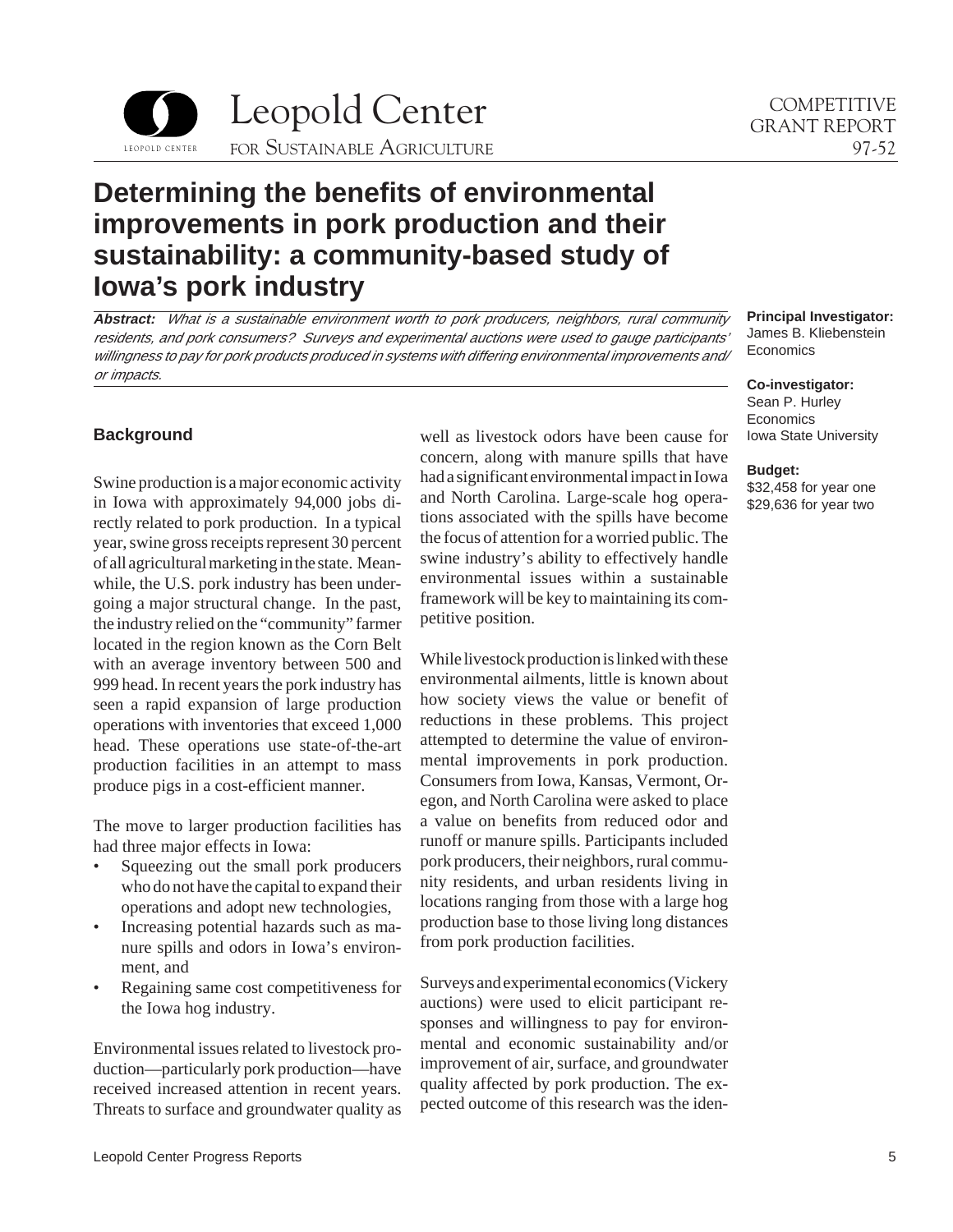tification of consumers' willingness to pay a premium for pork produced with environmentally friendly attributes, or attributes beyond mere eating quality. This would help determine if there were possible rewards or niche market potential for pork producers who employ environmentally friendly systems.

Two primary and two secondary objectives existed for the project. The primary objectives were to determine:

- • Consumer, producer, and community benefits or values placed on environmental improvements in pig production, and
- Differences, if any, that exist by consumer location on willingness to pay for environmental improvements, and on a potential for niche markets that reflect environmental attributes embodied in the pig production process.

The secondary objectives were to determine:

- The economic sustainability of environmental improvements in pig production by gauging if it is more cost effective for consumers and producers to deal with cleanup costs from environmental mishaps, rather than paying a premium for environmental fixes or prevention strategies, and
- Economic and environmental impacts of community-based pork production operations.

### **Approach and methods**

Pork producers, their neighbors, agribusiness personnel, and others in adjacent rural communities, along with pork consumers located in urban areas removed from pork production operations were surveyed and participated in the experimental auctions. The first portion of the project gathered information that helped shape questions in the survey and assisted in the experiment design. The second part conducted experiments and surveys for data collection. Data was analyzed in the final stage.

Information on different pork production methods and what effects they have on the environment was collected from researchers in animal science and agricultural engineering, as well as from the National Pork Producers Council and the Iowa Pork Producers Association. Environmental attributes, such as level and potential for air and water degradation, were determined for each system. Two environmental impact levels (low and high) were determined. Potential odor reduction levels were either 30-40 percent (low) or 80-90 percent (high). Surface and groundwater impact reductions were either 15-20 percent (low) or 40-50 percent (high).

Experiments were conducted in six U.S. cities: Ames, Iowa; Iowa Falls, Iowa; Manhattan, Kansas; Raleigh, North Carolina; Burlington, Vermont; and Corvallis, Oregon. A random sample of individuals from the area being studied was used to obtain participants for the study.

Two surveys were conducted during each experimental session. The first occurred before the auction and included personal data and information on industry issues. The second survey after the auction dealt with specific knowledge about pork production, with questions pertaining to methods of obtaining environmental attributes in products.

The auction method used was a second-price, sealed-bid auction divided into five bidding rounds. Products up for bids were two-lb packages of uniformly cut, boneless, 1-1/4 inch pork loin chops. The participants were allowed to bid simultaneously on 10 different packages of pork chops, each having different environmental attributes.

In the first three rounds the participants bid only on the physical attributes of the product having no other information except for previous round's bids. This allowed participants to become familiar with the auction and obtain feedback on price information.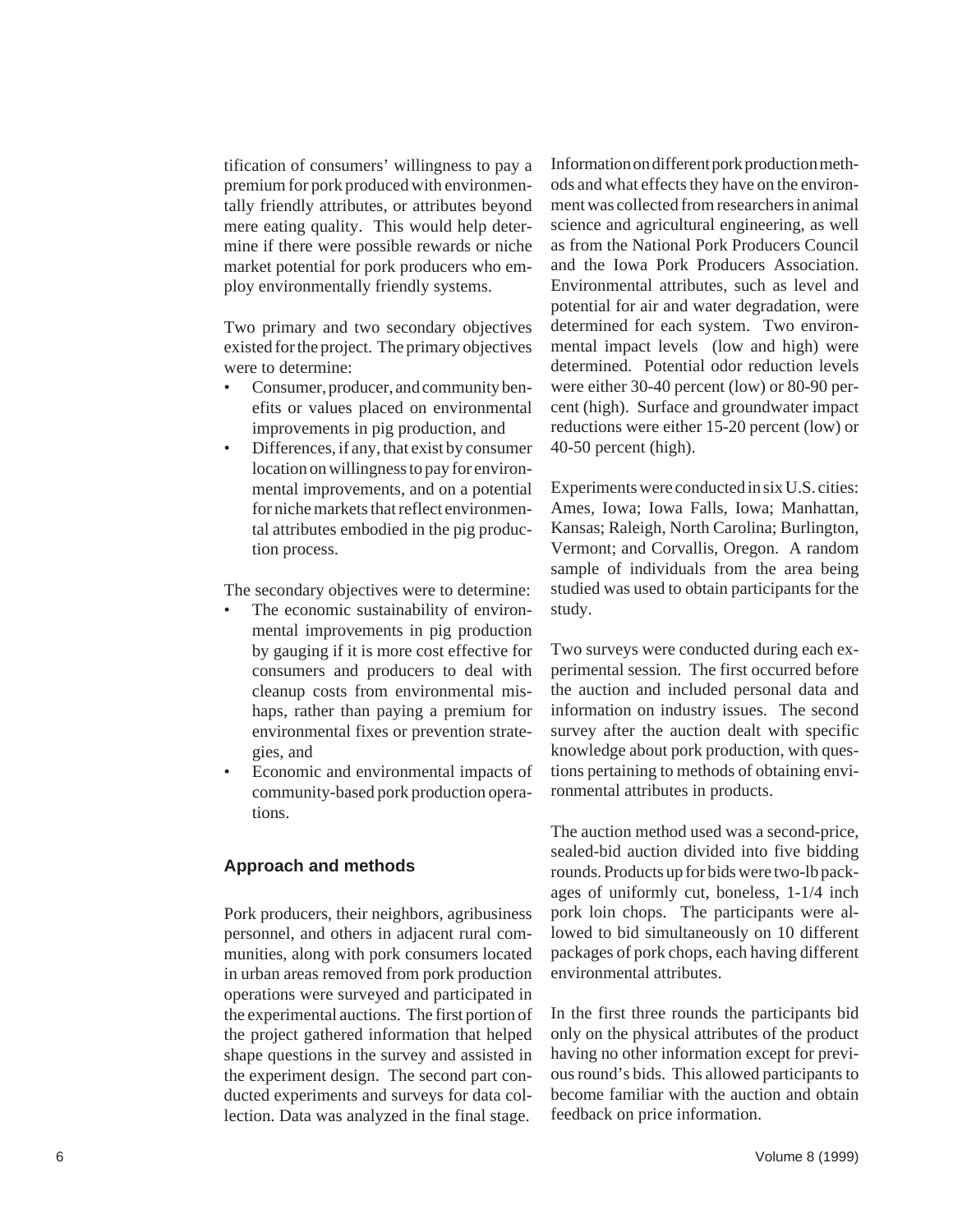| <b>Experiment</b><br>Area | Number of<br><b>Participants</b> | Number of<br><b>Premium Buyers</b> | Number of<br>Non-<br>Premium<br><b>Payers</b> | <b>Percent Premium</b><br><b>Payers</b> |
|---------------------------|----------------------------------|------------------------------------|-----------------------------------------------|-----------------------------------------|
| All areas                 | 329                              | 204                                | 125                                           | 62                                      |
| Ames, IA                  | 49                               | 30                                 | 19                                            | 61                                      |
| Manhattan, KS             | 60                               | 40                                 | 20                                            | 67                                      |
| Raleigh, NC<br>(6/28/97)  | 31                               | 19                                 | 12                                            | 61                                      |
| Burlington, VT            | 27                               | 15                                 | 12                                            | 56                                      |
| Iowa Falls, IA            | 58                               | 35                                 | 23                                            | 60                                      |
| Corvallis, OR             | 60                               | 38                                 | 22                                            | 63                                      |
| Raleigh, NC<br>(6/27/98)  | 44                               | 27                                 | 17                                            | 61                                      |

Table 1: Number of Participants by Area

After the third round of each experiment, each participant was told that one package was a "typical package" with no assigned environmental attributes. In this same round, the other nine packages were assigned various levels of environmental attributes relating to groundwater, surface water, and odor. Odor reduction was at low (34-40 percent) or high (80-90) levels, while surface and groundwater impacts were reduced at low  $(15-25)$  percent) or high (45-50) levels. Products were provided with a single attribute (only air, surface, or groundwater), double attributes, or three attributes. The double and triple attribute pork products were all placed at the high reduction levels.

In the fourth round, the participants were informed of the specific environmental attributes associated with the respective products. In the fifth round, the implications of the environmental attributes were further explained and participants were allowed to bid a final time.

## **Results and discussion**

Premium payers were considered as those who increased their bid from the no information round to the information round. Using this definition, approximately 62 percent of the 329 participants increased their bid for the most environmental good, i.e., that product with all three attributes-air, surface, and groundwater safety.

For the entire group, the average premium paid for the most environmentally attractive two-lb package of pork loin chops was 94 cents, while the "typical" package decreased by 52 cents. Bids in the round where no information was released are much closer together than bids in rounds where the participants were made aware of the environmental attributes. The difference between the high and low bids in the "no information" round was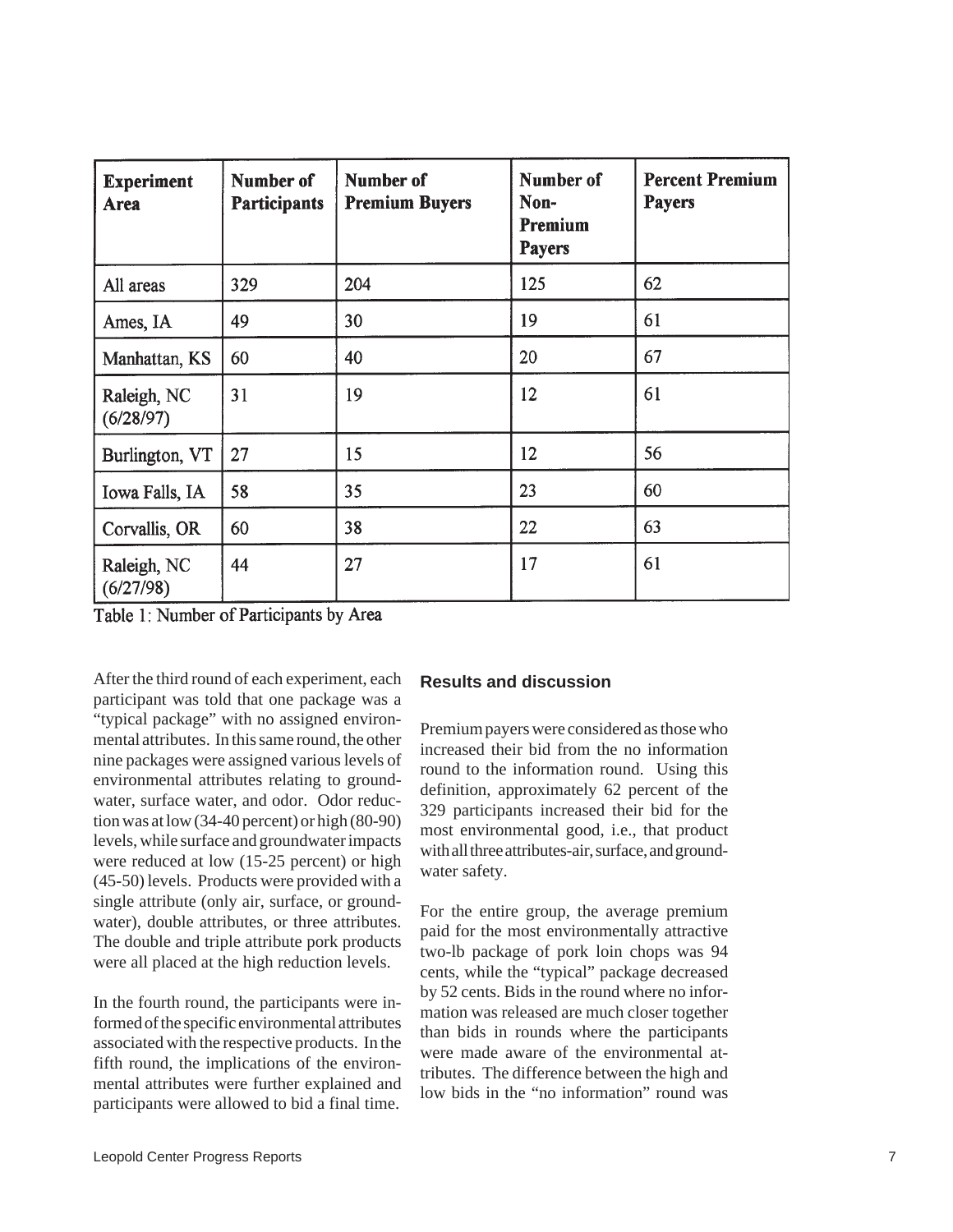only 35 cents, reflecting the participant perception of the visual quality of the packages. Bids in the no information round were scattered randomly among the packages. Once environmental information was released to the bidders, the more environmental pork packages received higher bids and the less environmental packages garnered lower bids. The triple attribute package commanded the highest premium.

Evaluation of results for the premium payers shows that the average premium was \$1.60 for the most environmentally sound package, a premium of 37 percent. Nonpremium payers for the same package decreased their bids by 15 cents. Both the premium payers and the nonpremium payers decreased their bids for the typical package when environmental information was provided.

For the most part, there were no significant differences in premium payments between regions. The percentage figure of participants willing to pay a premium also did not change dramatically between regions. For example, 62 percent of all participants paid a premium for the triple environmental product. This ranged from 56 percent of the Burlington, Vermont, participants to 67 percent of the Manhattan, Kansas, participants.

As the number of environmental attributes increased, the portion of the population offering increased bids also went up. A higher percentage of the participants were willing to pay a premium for the triple environmental attribute than the double attribute product which, in turn, was higher than for the single attribute product.

*Participant characteristics* Of the participants, about 6 in 10 were female, reflecting the fact that the primary home food purchaser was invited to take part in the experiment. Females also were more likely to pay a premium for environmental enhancements. The average age of participants was 48 years with 2.69 individuals per household. Most consumed meat, poultry, and fish.

Participants indicated that they read labels on the products they purchase. About one-half indicated that they had noticed environmental attributes on labels and 95 percent would like to have environmental information on product labels. Nearly all (93 to 96 percent) said that they would buy a meat product that had environmental qualities specified on the label.

Environmental awareness on the part of the producer was valued by the participants. Roughly equal amounts of each group (84 to 93 percent) indicated that it was important that the pork they consumed was produced by a farm operator who was educated about the environment and ecologically sound production practices. Industry programs focusing on environmental education are important and are looked upon favorably by consumers.

In surveys about issues of concern and importance, participants were generally very to somewhat concerned about the environment, water quality, air quality, food prices, and pollution. The level of concern was generally lower for family farming, production methods, animal welfare, confinement livestock systems, and changing farm structure. Premium payers showed higher concern for air quality, food prices, family farms, pollution, livestock confinement systems, and changing farm structure.

*Views on environmental improvement methods* Participants were surveyed on the acceptability of methods used by producers to control livestock odors. Filtration of air from livestock buildings was an acceptable method for odor reduction while adding microbial and enzyme additives to manure had a lower level of acceptability. Chemical additives to manure was an even less acceptable choice. Like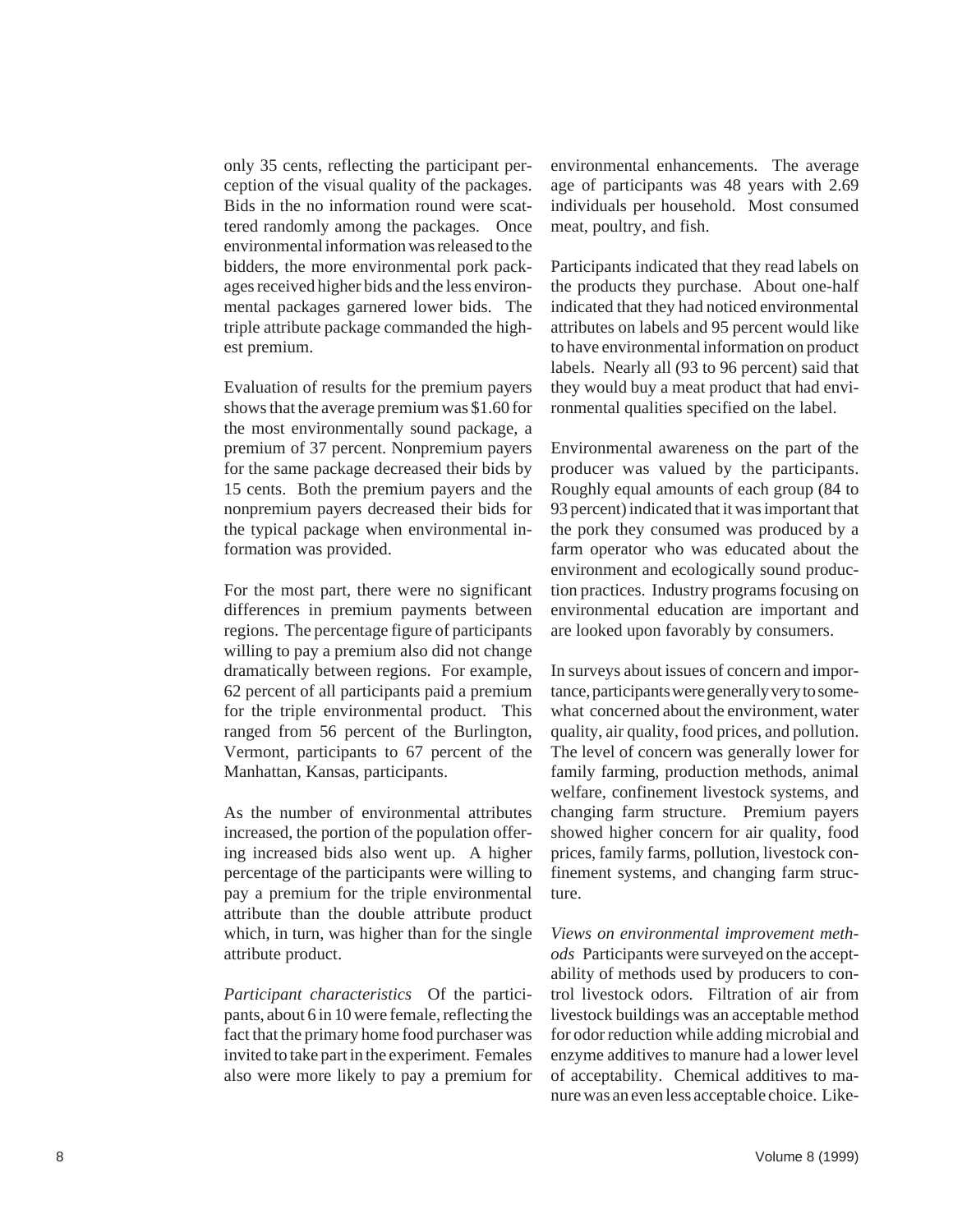wise, use of chemicals in a hog's diet as a means of odor control was not acceptable to participants, while use of natural additives was highly acceptable.

When asked about odor control, participants indicated that manure storage and injection methods were a matter of concern. Participants were more accepting of manure storage systems that were above ground and away from the pigs. The highest level of acceptance (43 percent) favored composting with bedding material.

Worth noting is that about one-fourth of the participants were neutral about the methods of manure storage and incorporation used by the producer. Another 10 to 20 percent had no opinion on these matters. Education may be needed because this indicated a number of people who are neutral or have no opinion about manure management.

There also was a large number of participants who were neutral (22 to 23 percent) or had no opinion ( 12 to 16 percent) on manure injection and storage methods as they perceive these practices to be related to groundwater conditions. Half (50 percent) indicated that manure storage above ground in steel/cement structures was acceptable, while 37 percent found below ground storage adequate.

Eighty-two percent of the participants are concerned about the impact of livestock production on the environment and eight in 10 are concerned about the worker environment. Nearly 50 percent are concerned about the changing farm industrial structure.

Almost half of the participants said they were somewhat to not favorable toward total confinement production; 13 percent indicated favorable feelings. Fifty-six percent said pasture production was favorable. Nearly twothirds (65 percent) had no opinion on the pork production method that uses hoop structures; they said they were not familiar with this practice.

### **Conclusions**

Of the 329 participants in this experiment, 62 percent paid a premium for the product with all three environmental attributes: air, surface, and groundwater. For the entire group, the average premium paid for the most environmentally attractive two-lb package of pork loin chops was 94 cents, a 22 percent increase.

Products with multiple environmental attributes commanded a higher price than the single attribute products. For the participants who paid a premium, double attribute products increased from 12 to 16 percent, while the triple attribute product increased by 37 percent (\$1.60).

Bid premiums did not differ significantly among regions. Moreover, the percent of participants paying selected premium levels did not vary among regions. When evaluating the percentage of participants willing to pay by bid level, the distribution shifted to higher bid levels as the number of environmental attributes increased.

Participants had differing attitudes about methods available to reduce odor in pork production. The level of acceptability was highest for filtration of air from buildings and lowest for chemical additives to the animals' diets. Composting with bedding material as a means of odor reduction was the most acceptable manure storage and handling method, while manure storage under the hog building was the least acceptable.

Participants indicated a level of concern for environmental impacts and livestock production. About half (46 percent) were very concerned, while 36 percent were somewhat concerned. In addition, most said they were con